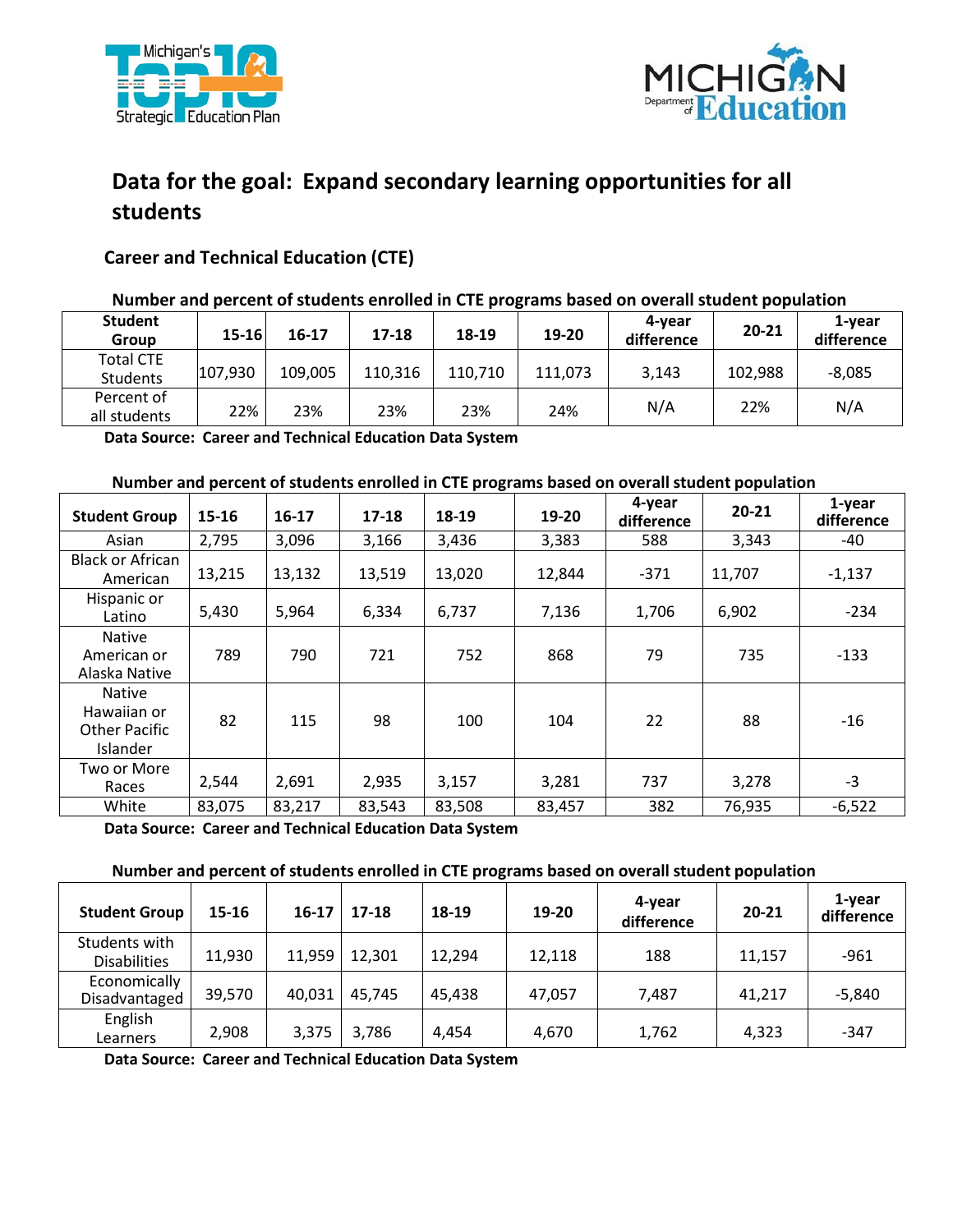



| <u>Number and percent of CTE completers based on students emoned in CTE programs</u> |         |           |         |         |         |                      |           |                      |  |
|--------------------------------------------------------------------------------------|---------|-----------|---------|---------|---------|----------------------|-----------|----------------------|--|
| <b>Student Group</b>                                                                 | 15-16   | $16 - 17$ | 17-18   | 18-19   | 19-20   | 4-vear<br>difference | $20 - 21$ | 1-vear<br>difference |  |
| <b>CTE Completers</b>                                                                | 35,557  | 42,604    | 45,504  | 47.314  | 50.416  | 14.859               | 44.226    | $-6,190$             |  |
| <b>Total CTE</b><br><b>Students</b>                                                  | 107,930 | 109,005   | 110,316 | 110,710 | 111,073 | 3.143                | 102,988   | $-8,085$             |  |

#### **Number and percent of CTE completers based on students enrolled in CTE programs**

 **Data Source: Career and Technical Education Data System** 

#### **Number and percent of CTE completers based on students enrolled in CTE programs**

| <b>Student Group</b>                            | $15 - 16$ | $16-17$ | $17 - 18$ | 18-19  | 19-20  | 4-year<br>difference | $20 - 21$ | 1-year<br>difference |
|-------------------------------------------------|-----------|---------|-----------|--------|--------|----------------------|-----------|----------------------|
| Asian                                           | 959       | 1,147   | 1,227     | 1,460  | 1,507  | 548                  | 1,448     | -59                  |
| <b>Black or African</b><br>American             | 3,653     | 4,090   | 4,780     | 4,774  | 4,674  | 1,021                | 4,008     | $-666$               |
| Hispanic or<br>Latino                           | 1,730     | 2,221   | 2,512     | 2,749  | 3,075  | 1,345                | 2,742     | $-333$               |
| Native American<br>or Alaska Native             | 279       | 331     | 296       | 295    | 355    | 76                   | 302       | -53                  |
| Native Hawaiian<br>or Other Pacific<br>Islander | 26        | 48      | 44        | 41     | 61     | 35                   | 40        | $-21$                |
| Two or More<br>Races                            | 810       | 985     | 1,123     | 1,221  | 1,371  | 561                  | 1,272     | -99                  |
| White                                           | 28,100    | 33,782  | 35,522    | 36,775 | 39,373 | 11,363               | 34,414    | $-4,959$             |

 **Data Source: Career and Technical Education Data System** 

#### **Number and percent of CTE completers based on students enrolled in CTE programs**

| <b>Student Group</b>                 | 15-16  | $16-17$ | $17 - 18$ | 18-19  | 19-20  | 4-year<br>difference | 20-21  | 1-year<br>difference |
|--------------------------------------|--------|---------|-----------|--------|--------|----------------------|--------|----------------------|
| Students with<br><b>Disabilities</b> | 3,207  | 3.625   | 4.086     | 4.151  | 4,351  | 1,144                | 3,591  | $-760$               |
| Economically<br>Disadvantaged        | 11,687 | 13,513  | 16,882    | 17,409 | 19,185 | 7,498                | 15,156 | $-4,029$             |
| <b>English Learners</b>              | 760    | 1,001   | 1,176     | 1,638  | 1,815  | 1,055                | 1,501  | $-314$               |

 **Data Source: Career and Technical Education Data System**